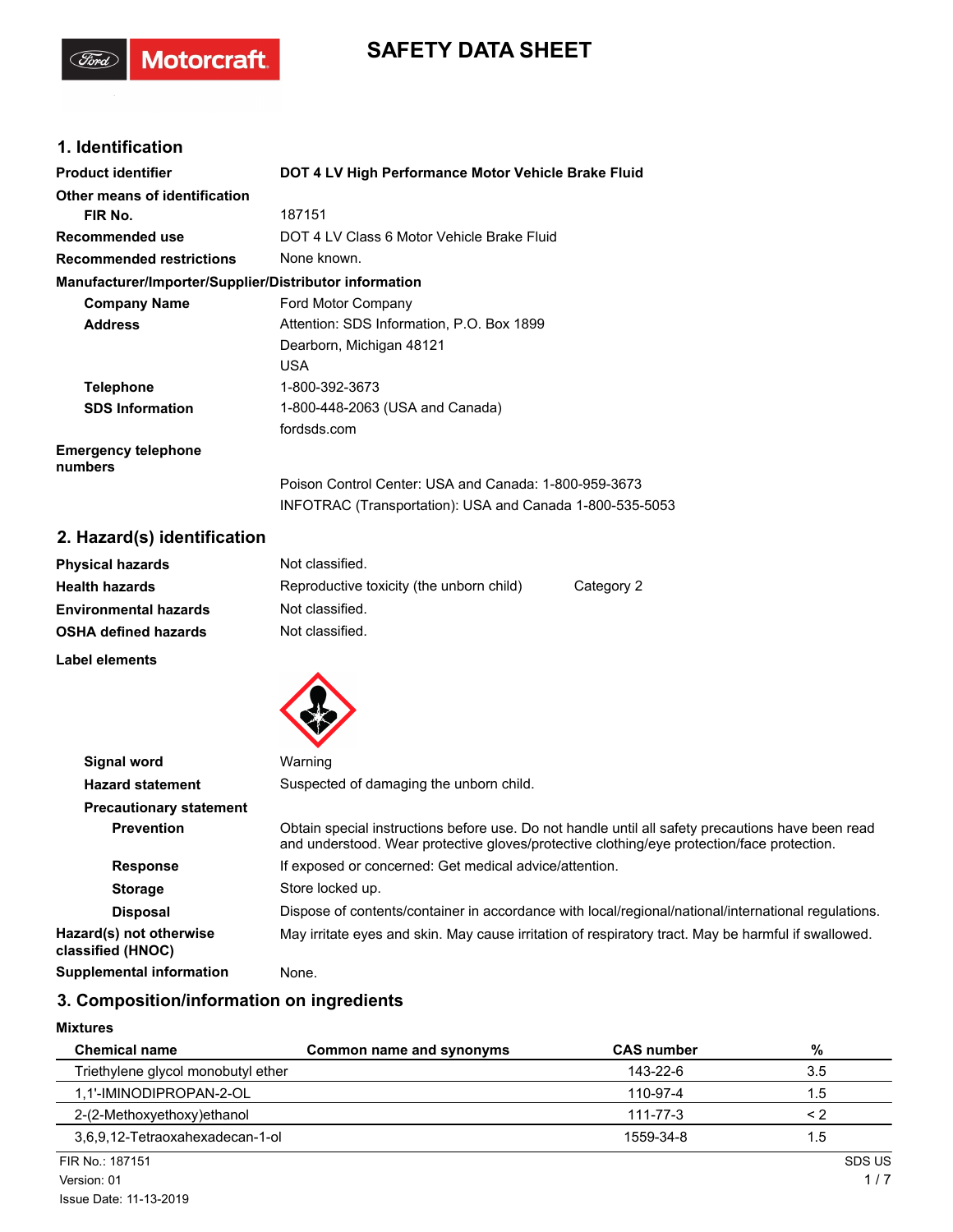### **4. First-aid measures**

| <b>Inhalation</b>                                                            | Move to fresh air. Call a physician if symptoms develop or persist.                                                                                                                                                                                                                                                |
|------------------------------------------------------------------------------|--------------------------------------------------------------------------------------------------------------------------------------------------------------------------------------------------------------------------------------------------------------------------------------------------------------------|
| <b>Skin contact</b>                                                          | Wash off with soap and water. Get medical attention if irritation develops and persists.                                                                                                                                                                                                                           |
| Eye contact                                                                  | Rinse with water. Get medical attention if irritation develops and persists.                                                                                                                                                                                                                                       |
| Ingestion                                                                    | Rinse mouth. Get medical attention if symptoms occur.                                                                                                                                                                                                                                                              |
| <b>Most important</b><br>symptoms/effects, acute and<br>delayed              | Direct contact with eyes may cause temporary irritation.                                                                                                                                                                                                                                                           |
| Indication of immediate<br>medical attention and special<br>treatment needed | Provide general supportive measures and treat symptomatically. Keep victim under observation.<br>Symptoms may be delayed.                                                                                                                                                                                          |
| <b>General information</b>                                                   | IF exposed or concerned: Get medical advice/attention. If you feel unwell, seek medical advice<br>(show the label where possible). Ensure that medical personnel are aware of the material(s)<br>involved, and take precautions to protect themselves. Show this safety data sheet to the doctor in<br>attendance. |

### **5. Fire-fighting measures**

| Suitable extinguishing media                                     | Foam. Powder. Carbon dioxide (CO2).                                                                                                                                       |
|------------------------------------------------------------------|---------------------------------------------------------------------------------------------------------------------------------------------------------------------------|
| Unsuitable extinguishing<br>media                                | Do not use water jet as an extinguisher, as this will spread the fire.                                                                                                    |
| Specific hazards arising from<br>the chemical                    | During fire, gases hazardous to health may be formed. Upon decomposition, this product emits<br>carbon monoxide, carbon dioxide and/or low molecular weight hydrocarbons. |
| Special protective equipment<br>and precautions for firefighters | Self-contained breathing apparatus and full protective clothing must be worn in case of fire.                                                                             |
| <b>Fire fighting</b><br>equipment/instructions                   | Move containers from fire area if you can do so without risk.                                                                                                             |
| <b>Specific methods</b>                                          | Use standard firefighting procedures and consider the hazards of other involved materials.                                                                                |
| <b>General fire hazards</b>                                      | No unusual fire or explosion hazards noted.                                                                                                                               |

# **6. Accidental release measures**

| Personal precautions,<br>protective equipment and<br>emergency procedures | Avoid contact with eyes, skin, and clothing. Avoid breathing mist or vapor. Ensure adequate<br>ventilation. Keep people away from and upwind of spill/leak. Keep unnecessary personnel away.<br>Local authorities should be advised if significant spillages cannot be contained. Wear appropriate<br>protective equipment and clothing during clean-up. For personal protection, see section 8 of the<br>SDS.                                                                                        |
|---------------------------------------------------------------------------|-------------------------------------------------------------------------------------------------------------------------------------------------------------------------------------------------------------------------------------------------------------------------------------------------------------------------------------------------------------------------------------------------------------------------------------------------------------------------------------------------------|
| <b>Methods and materials for</b>                                          | This product is miscible in water.                                                                                                                                                                                                                                                                                                                                                                                                                                                                    |
| containment and cleaning up                                               | Large Spills: Stop the flow of material, if this is without risk. Dike the spilled material, where this is<br>possible. Absorb in vermiculite, dry sand or earth and place into containers. Following product<br>recovery, flush area with water.                                                                                                                                                                                                                                                     |
|                                                                           | Small Spills: Wipe up with absorbent material (e.g. cloth, fleece). Clean surface thoroughly to<br>remove residual contamination.                                                                                                                                                                                                                                                                                                                                                                     |
|                                                                           | Never return spills to original containers for re-use. For waste disposal, see section 13 of the SDS.                                                                                                                                                                                                                                                                                                                                                                                                 |
| <b>Environmental precautions</b>                                          | Avoid discharge into drains, water courses or onto the ground.                                                                                                                                                                                                                                                                                                                                                                                                                                        |
| 7. Handling and storage                                                   |                                                                                                                                                                                                                                                                                                                                                                                                                                                                                                       |
| <b>Precautions for safe handling</b>                                      | Pregnant or breastfeeding women must not handle this product. Obtain special instructions before<br>use. Do not handle until all safety precautions have been read and understood. Avoid contact with<br>eyes, skin, and clothing. Avoid breathing mist or vapor. Provide adequate ventilation. Should be<br>handled in closed systems, if possible. Observe good industrial hygiene practices. Wear<br>appropriate personal protective equipment. For personal protection, see Section 8 of the SDS. |
| Conditions for safe storage,<br>including any incompatibilities           | Store locked up. Store in tightly closed container. Store away from incompatible materials (see<br>Section 10 of the SDS).                                                                                                                                                                                                                                                                                                                                                                            |
| 2 Expecure controls/personal protection                                   |                                                                                                                                                                                                                                                                                                                                                                                                                                                                                                       |

### **8. Exposure controls/personal protection**

| Occupational exposure limits   | No exposure limits noted for ingredient(s).                |
|--------------------------------|------------------------------------------------------------|
| <b>Biological limit values</b> | No biological exposure limits noted for the ingredient(s). |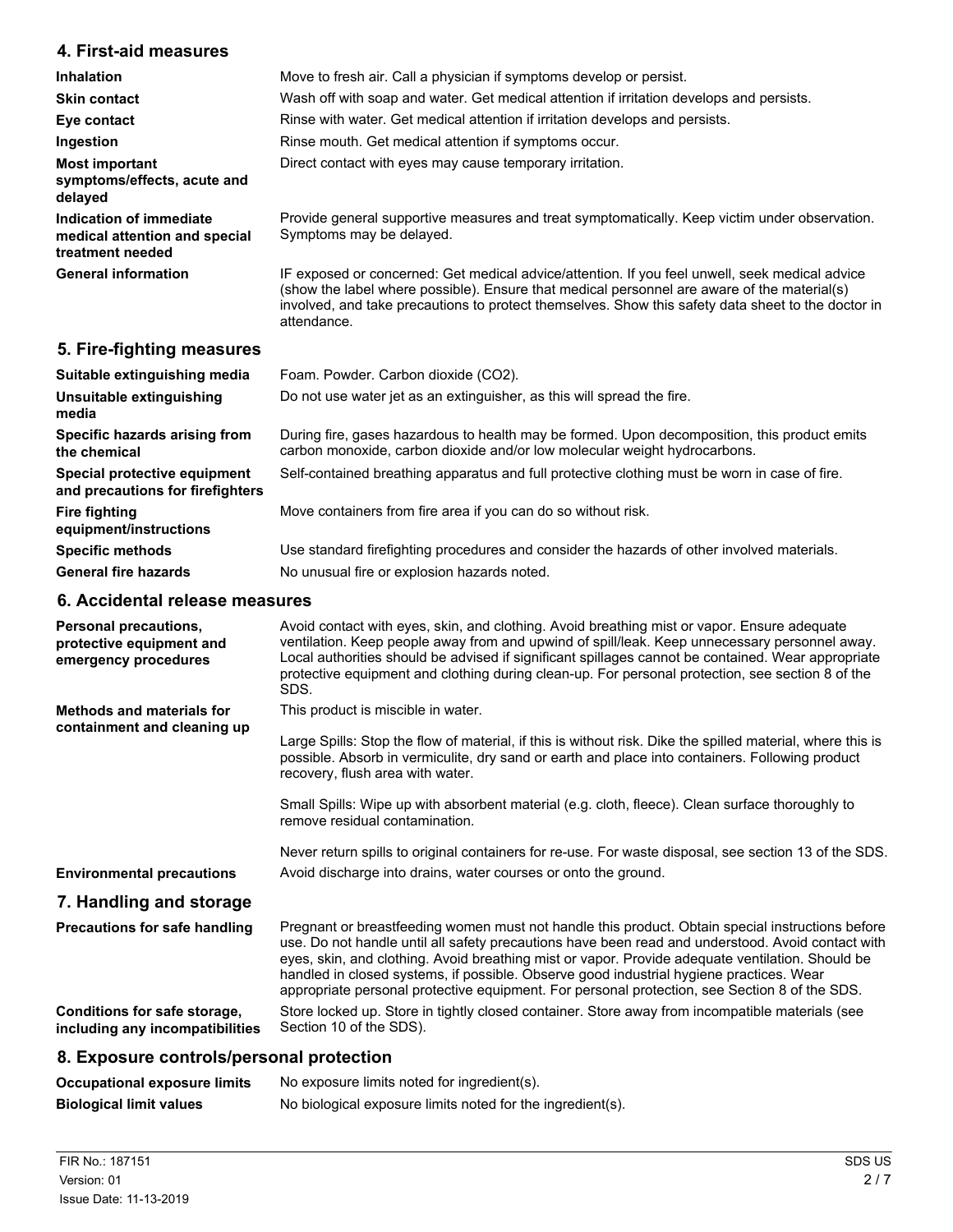| <b>Appropriate engineering</b><br>controls | Use adequate ventilation to control airborne concentrations below the exposure limits/guidelines. If<br>user operations generate a vapor, dust and/or mist, use process enclosure, appropriate local<br>exhaust ventilation, or other engineering controls to control airborne levels below the<br>recommended exposure limits/quidelines.               |
|--------------------------------------------|----------------------------------------------------------------------------------------------------------------------------------------------------------------------------------------------------------------------------------------------------------------------------------------------------------------------------------------------------------|
|                                            | Individual protection measures, such as personal protective equipment                                                                                                                                                                                                                                                                                    |
| Eye/face protection                        | Wear safety glasses with side shields (or goggles).                                                                                                                                                                                                                                                                                                      |
| <b>Skin protection</b>                     |                                                                                                                                                                                                                                                                                                                                                          |
| <b>Hand protection</b>                     | Suitable chemical protective gloves should be worn when the potential exists for skin exposure.<br>The choice of an appropriate glove does not only depend on its material but also on other quality<br>features and is different from one producer to the other. Nitrile, butyl rubber or neoprene gloves<br>are recommended.                           |
| <b>Other</b>                               | Wear appropriate chemical resistant clothing if applicable.                                                                                                                                                                                                                                                                                              |
| <b>Respiratory protection</b>              | If engineering controls do not maintain airborne concentrations to a level which is adequate to<br>protect worker health, an approved respirator must be worn. Respirator selection, use and<br>maintenance should be in accordance with the requirements of OSHA Respiratory Protection<br>Standard 29 CFR 1910.134 and/or Canadian Standard CSA Z94.4. |
| <b>Thermal hazards</b>                     | Wear appropriate thermal protective clothing, when necessary.                                                                                                                                                                                                                                                                                            |
| <b>General hygiene</b><br>considerations   | Observe any medical surveillance requirements. Always observe good personal hygiene<br>measures, such as washing after handling the material and before eating, drinking, and/or<br>smoking. Routinely wash work clothing and protective equipment to remove contaminants.                                                                               |

# **9. Physical and chemical properties**

| Appearance                                        |                                            |
|---------------------------------------------------|--------------------------------------------|
| <b>Physical state</b>                             | Liquid.                                    |
| Form                                              | Liquid.                                    |
| Color                                             | Yellow.                                    |
| Odor                                              | Characteristic.                            |
| Odor threshold                                    | Not available.                             |
| рH                                                | 7 - 8.5                                    |
| <b>Melting point/freezing point</b>               | < -58 °F (< -50 °C) DIN ISO 2016           |
| Initial boiling point and boiling<br>range        | 509 °F (265 °C) ASTM D1120                 |
| <b>Flash point</b>                                | 275.9 °F (135.5 °C) DIN EN 22719; ISO 2719 |
| <b>Evaporation rate</b>                           | Not available.                             |
| Flammability (solid, gas)                         | Not applicable.                            |
| Upper/lower flammability or explosive limits      |                                            |
| <b>Flammability limit - lower</b><br>(%)          | Not available.                             |
| <b>Flammability limit - upper</b><br>(%)          | Not available.                             |
| Explosive limit - lower (%)                       | Not available.                             |
| Explosive limit - upper (%)                       | Not available.                             |
| Vapor pressure                                    | 1 mbar @ 20 and 50 °C                      |
| <b>Vapor density</b>                              | Not available.                             |
| <b>Relative density</b>                           | Not available.                             |
| Solubility(ies)                                   |                                            |
| Solubility (water)                                | Soluble                                    |
| <b>Partition coefficient</b><br>(n-octanol/water) | Not available.                             |
| <b>Auto-ignition temperature</b>                  | > 392 °F (> 200 °C) DIN EN 14522           |
| <b>Decomposition temperature</b>                  | Not available.                             |
| <b>Viscosity</b>                                  | Not available.                             |
| <b>Other information</b>                          |                                            |
| <b>Density</b>                                    | 1.06 g/cm <sup>3</sup> @ 20 °C             |
|                                                   |                                            |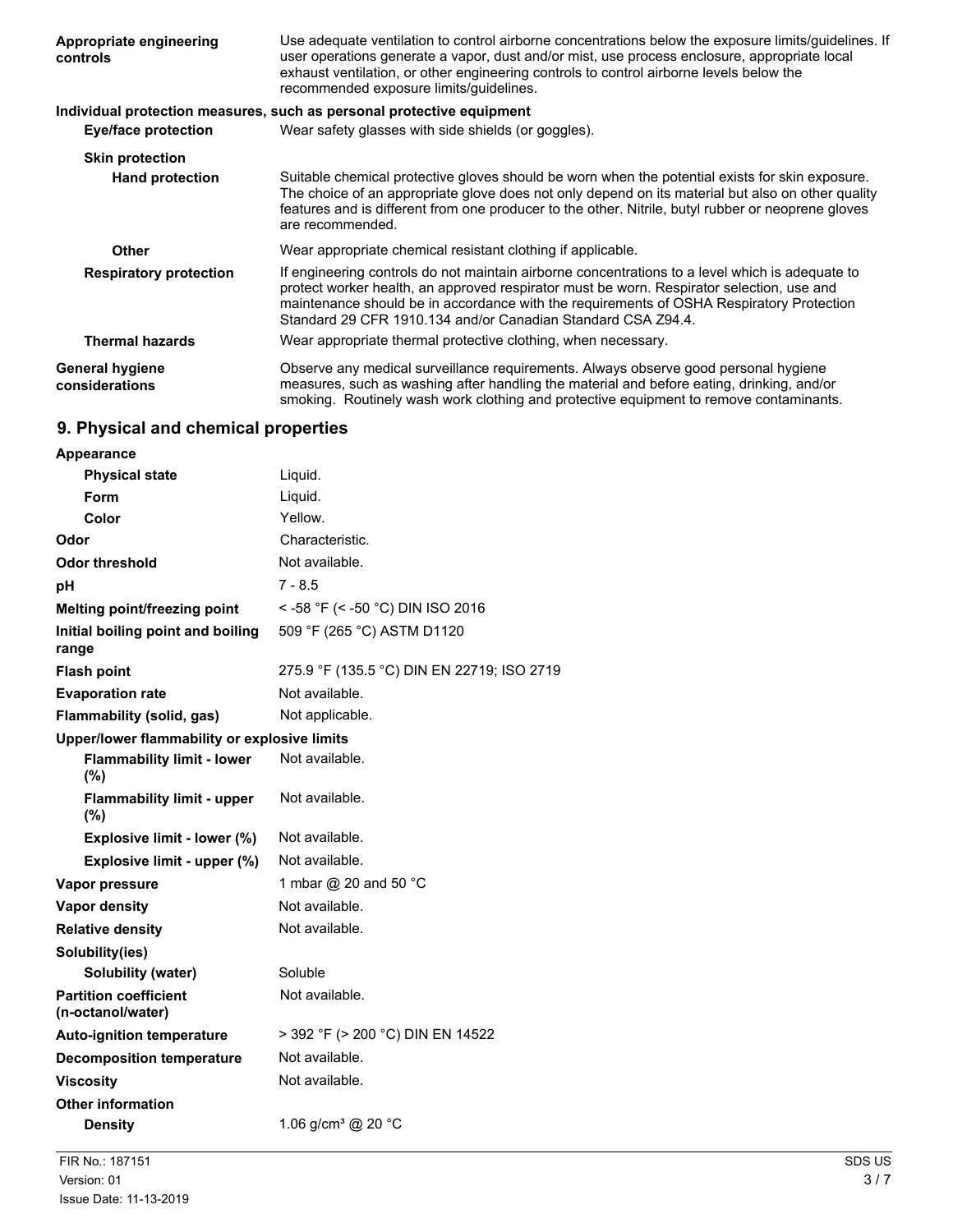# **10. Stability and reactivity**

| <b>Reactivity</b>                            | The product is stable and non-reactive under normal conditions of use, storage and transport.                       |
|----------------------------------------------|---------------------------------------------------------------------------------------------------------------------|
| <b>Chemical stability</b>                    | Material is stable under normal conditions.                                                                         |
| <b>Possibility of hazardous</b><br>reactions | No dangerous reaction known under conditions of normal use.                                                         |
| <b>Conditions to avoid</b>                   | Contact with incompatible materials.                                                                                |
| Incompatible materials                       | Strong oxidizing agents.                                                                                            |
| <b>Hazardous decomposition</b><br>products   | Upon decomposition, this product emits carbon monoxide, carbon dioxide and/or low molecular<br>weight hydrocarbons. |

# **11. Toxicological information**

### **Information on likely routes of exposure**

| <b>Inhalation</b>                                                                  | May cause irritation to the respiratory system.          |
|------------------------------------------------------------------------------------|----------------------------------------------------------|
| <b>Skin contact</b>                                                                | Prolonged skin contact may cause temporary irritation.   |
| Eye contact                                                                        | Direct contact with eyes may cause temporary irritation. |
| Ingestion                                                                          | May be harmful if swallowed.                             |
| Symptoms related to the<br>physical, chemical and<br>toxicological characteristics | Direct contact with eyes may cause temporary irritation. |

### **Information on toxicological effects**

### **Acute toxicity**

| <b>Components</b>                         | <b>Species</b> | <b>Calculated/Test Results</b> |
|-------------------------------------------|----------------|--------------------------------|
| 1,1'-IMINODIPROPAN-2-OL (CAS 110-97-4)    |                |                                |
| <b>Acute</b>                              |                |                                |
| <b>Dermal</b>                             |                |                                |
| LD50                                      | Rabbit         | 8000 mg/kg                     |
| Oral                                      |                |                                |
| LD50                                      | Guinea pig     | 2800 mg/kg                     |
|                                           | Mouse          | 2120 mg/kg                     |
|                                           | Rabbit         | 4700 mg/kg                     |
|                                           | Rat            | 4765 mg/kg                     |
| Other                                     |                |                                |
| LD50                                      | Mouse          | 96 mg/kg                       |
| 2-(2-Methoxyethoxy)ethanol (CAS 111-77-3) |                |                                |
| <b>Acute</b>                              |                |                                |
| <b>Dermal</b>                             |                |                                |
| LD50                                      | Rabbit         | 20000 mg/kg                    |
|                                           |                | 6540 mg/kg                     |
| Oral                                      |                |                                |
| LD50                                      | Guinea pig     | 4160 mg/kg                     |
|                                           |                | 4.16 g/kg                      |
|                                           | Mouse          | 8222 mg/kg                     |
|                                           | Rabbit         | 7.19 g/kg                      |
|                                           | Rat            | 6310 mg/kg                     |
|                                           |                | 5500 mg/kg                     |
| Other                                     |                |                                |
| LD50                                      | Mouse          | 5600 mg/kg                     |
|                                           |                | 2611 mg/kg                     |
|                                           | Rat            | 3000 mg/kg                     |
|                                           |                | 2722 mg/kg                     |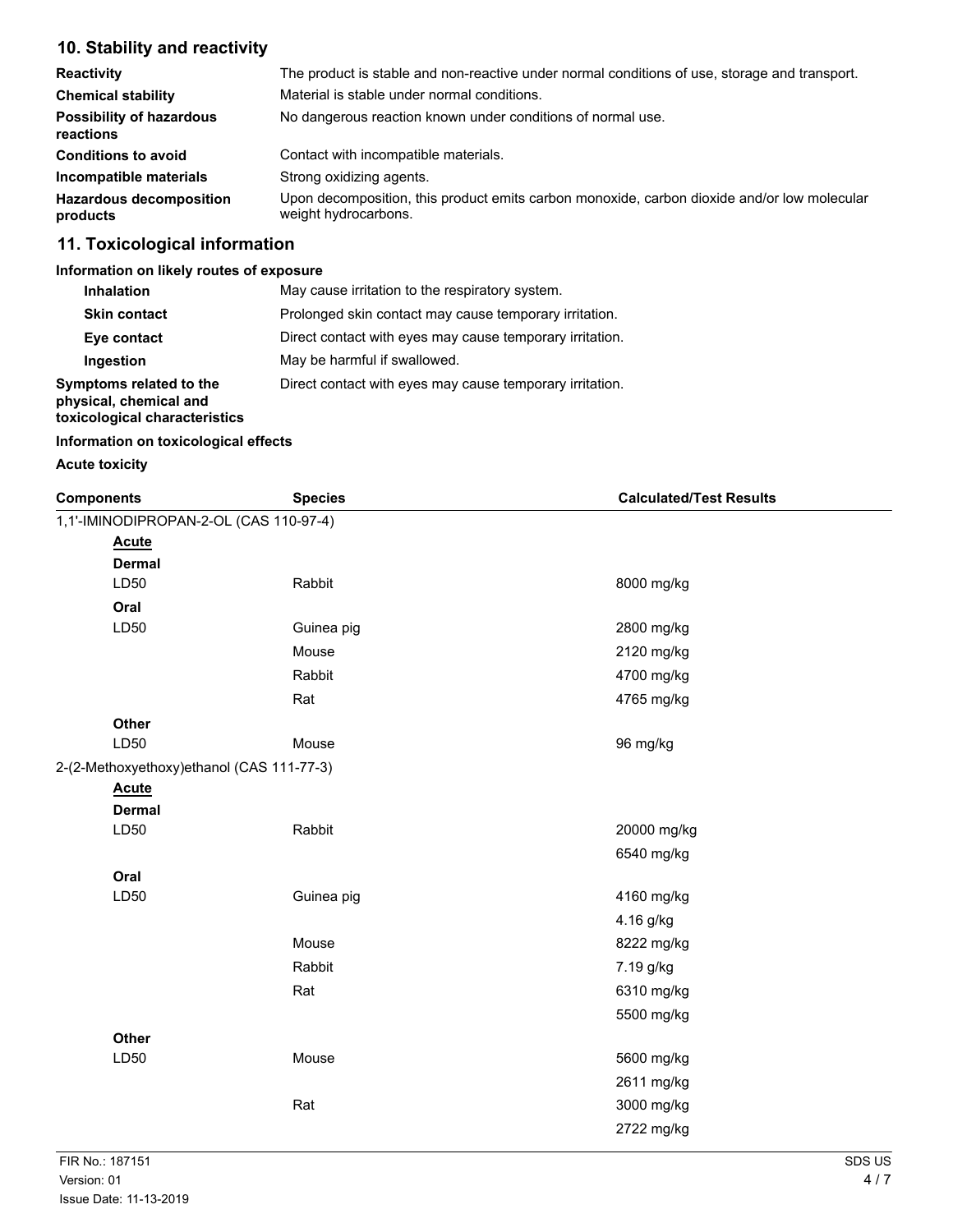| <b>Components</b>                                                            | <b>Species</b>                                                                                                                                                                                                         | <b>Calculated/Test Results</b> |
|------------------------------------------------------------------------------|------------------------------------------------------------------------------------------------------------------------------------------------------------------------------------------------------------------------|--------------------------------|
| Triethylene glycol monobutyl ether (CAS 143-22-6)                            |                                                                                                                                                                                                                        |                                |
| <b>Acute</b>                                                                 |                                                                                                                                                                                                                        |                                |
| Dermal                                                                       |                                                                                                                                                                                                                        |                                |
| LD50                                                                         | Rabbit                                                                                                                                                                                                                 | 3.54 ml/kg                     |
| Oral<br>LD50                                                                 | Rat                                                                                                                                                                                                                    | 5300 mg/kg                     |
| <b>Skin corrosion/irritation</b>                                             | Prolonged skin contact may cause temporary irritation.                                                                                                                                                                 |                                |
| Serious eye damage/eye                                                       | Direct contact with eyes may cause temporary irritation.                                                                                                                                                               |                                |
| irritation                                                                   |                                                                                                                                                                                                                        |                                |
| Respiratory or skin sensitization                                            |                                                                                                                                                                                                                        |                                |
| <b>Respiratory sensitization</b>                                             | Based on available data, the classification criteria are not met.                                                                                                                                                      |                                |
| <b>Skin sensitization</b>                                                    | Based on available data, the classification criteria are not met.                                                                                                                                                      |                                |
| Germ cell mutagenicity                                                       | Based on available data, the classification criteria are not met.                                                                                                                                                      |                                |
| Carcinogenicity                                                              | This product is not considered to be a carcinogen by IARC, ACGIH, NTP, or OSHA.                                                                                                                                        |                                |
|                                                                              | IARC Monographs. Overall Evaluation of Carcinogenicity                                                                                                                                                                 |                                |
| Not listed.                                                                  | OSHA Specifically Regulated Substances (29 CFR 1910.1001-1053)                                                                                                                                                         |                                |
| Not listed.                                                                  |                                                                                                                                                                                                                        |                                |
| <b>Reproductive toxicity</b>                                                 | Suspected of damaging the unborn child.                                                                                                                                                                                |                                |
| Specific target organ toxicity -<br>single exposure                          | Based on available data, the classification criteria are not met.                                                                                                                                                      |                                |
| Specific target organ toxicity -<br>repeated exposure                        | Based on available data, the classification criteria are not met.                                                                                                                                                      |                                |
| <b>Aspiration hazard</b>                                                     | Based on available data, the classification criteria are not met.                                                                                                                                                      |                                |
| <b>Chronic effects</b>                                                       | Prolonged inhalation may be harmful.                                                                                                                                                                                   |                                |
| 12. Ecological information                                                   |                                                                                                                                                                                                                        |                                |
| <b>Ecotoxicity</b>                                                           | The product is not classified as environmentally hazardous. However, this does not exclude the<br>possibility that large or frequent spills can have a harmful or damaging effect on the environment.                  |                                |
| <b>Ecotoxicity</b>                                                           |                                                                                                                                                                                                                        |                                |
| <b>Components</b>                                                            | <b>Species</b>                                                                                                                                                                                                         | <b>Calculated/Test Results</b> |
| 2-(2-Methoxyethoxy)ethanol (CAS 111-77-3)<br><b>Aquatic</b>                  |                                                                                                                                                                                                                        |                                |
| Fish                                                                         | LC50<br>Bluegill (Lepomis macrochirus)                                                                                                                                                                                 | 7500 mg/l, 96 hours            |
| Persistence and degradability                                                | No data is available on the degradability of any ingredients in the mixture.                                                                                                                                           |                                |
| <b>Bioaccumulative potential</b>                                             |                                                                                                                                                                                                                        |                                |
| Partition coefficient n-octanol / water (log Kow)<br>1,1'-IMINODIPROPAN-2-OL | $-0.82$                                                                                                                                                                                                                |                                |
| <b>Mobility in soil</b>                                                      | No data available. This product is miscible in water and may not disperse in soil.                                                                                                                                     |                                |
| <b>Other adverse effects</b>                                                 | No other adverse environmental effects (e.g. ozone depletion, photochemical ozone creation<br>potential, endocrine disruption, global warming potential) are expected from this component.                             |                                |
| 13. Disposal considerations                                                  |                                                                                                                                                                                                                        |                                |
| <b>Disposal instructions</b>                                                 | Collect and reclaim or dispose in sealed containers at licensed waste disposal site. Dispose of<br>contents/container in accordance with local/regional/national/international regulations.                            |                                |
| Local disposal regulations                                                   | Dispose in accordance with all applicable regulations.                                                                                                                                                                 |                                |
| <b>Hazardous waste code</b>                                                  | The waste code should be assigned in discussion between the user, the producer and the waste<br>disposal company.                                                                                                      |                                |
| Waste from residues / unused<br>products                                     | Dispose of in accordance with local regulations. Empty containers or liners may retain some<br>product residues. This material and its container must be disposed of in a safe manner (see:<br>Disposal instructions). |                                |
|                                                                              |                                                                                                                                                                                                                        |                                |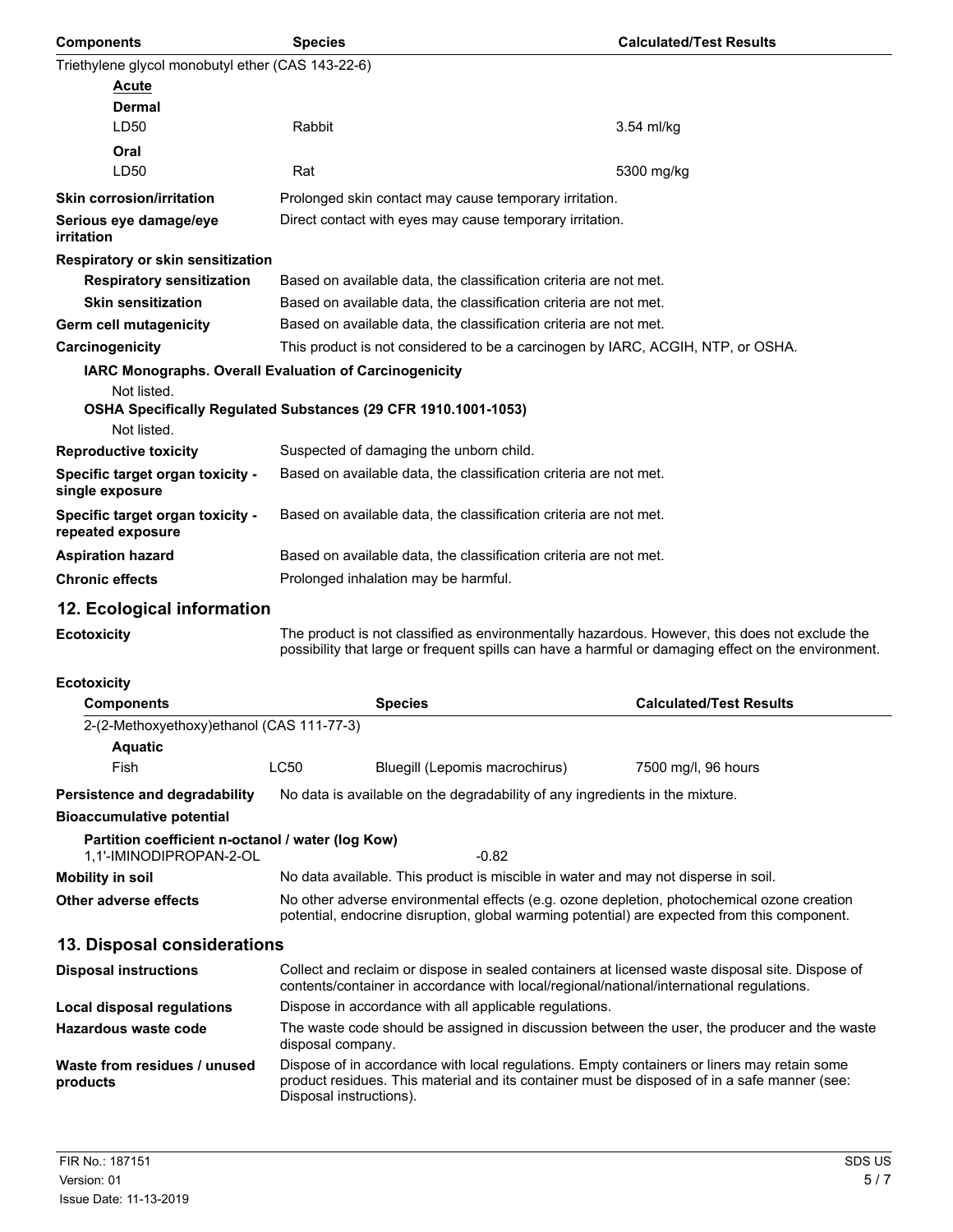Since emptied containers may retain product residue, follow label warnings even after container is emptied. Empty containers should be taken to an approved waste handling site for recycling or disposal.

### **14. Transport information**

### **DOT**

Not regulated as dangerous goods.

#### **IATA**

Not regulated as dangerous goods.

### **IMDG**

Not regulated as dangerous goods.

**Transport in bulk according to** Not established. **Annex II of MARPOL 73/78 and the IBC Code**

### **15. Regulatory information**

**US federal regulations**

This product is a "Hazardous Chemical" as defined by the OSHA Hazard Communication Standard, 29 CFR 1910.1200.

### **Toxic Substances Control Act (TSCA)**

### **TSCA Section 12(b) Export Notification (40 CFR 707, Subpt. D)**

Not regulated.

### **CERCLA Hazardous Substance List (40 CFR 302.4)**

| 2-(2-(2-Methoxyethoxy)ethoxy)ethanol (CAS 112-35-6) | Listed. |
|-----------------------------------------------------|---------|
| 2-(2-Methoxyethoxy) ethanol (CAS 111-77-3)          | Listed. |
| Triethylene glycol monobutyl ether (CAS 143-22-6)   | Listed. |

### **SARA 304 Emergency release notification**

Not regulated.

#### **OSHA Specifically Regulated Substances (29 CFR 1910.1001-1053)**

Not listed.

#### **Superfund Amendments and Reauthorization Act of 1986 (SARA)**

**SARA 302 Extremely hazardous substance**

Not listed.

**SARA 311/312 Hazardous** Yes

**chemical**

### **Classified hazard** Reproductive toxicity

**categories**

#### **SARA 313 (TRI reporting)**

| <b>Chemical name</b>                 | <b>CAS number</b> | % by wt.  |
|--------------------------------------|-------------------|-----------|
| 2-(2-(2-Methoxyethoxy)ethoxy)ethanol | 112-35-6          | $24 - 26$ |
| 2-(2-Methoxyethoxy)ethanol           | $111 - 77 - 3$    | $\leq$ 2  |
| Triethylene glycol monobutyl ether   | 143-22-6          | 3.5       |

#### **Other federal regulations**

### **Clean Air Act (CAA) Section 112 Hazardous Air Pollutants (HAPs) List**

2-(2-Methoxyethoxy)ethanol (CAS 111-77-3)

Triethylene glycol monobutyl ether (CAS 143-22-6)

### **Clean Air Act (CAA) Section 112(r) Accidental Release Prevention (40 CFR 68.130)**

Not regulated.

**Safe Drinking Water Act** Contains component(s) regulated under the Safe Drinking Water Act.

**(SDWA)**

**US state regulations**

#### **California Proposition 65**



**WARNING:** This product can expose you to chemicals including ETHYLENE OXIDE, which is known to the State of California to cause cancer and birth defects or other reproductive harm. For more information go to www.P65Warnings.ca.gov.

### **California Proposition 65 - CRT: Listed date/Carcinogenic substance**

ETHYLENE OXIDE (CAS 75-21-8) Listed: July 1, 1987